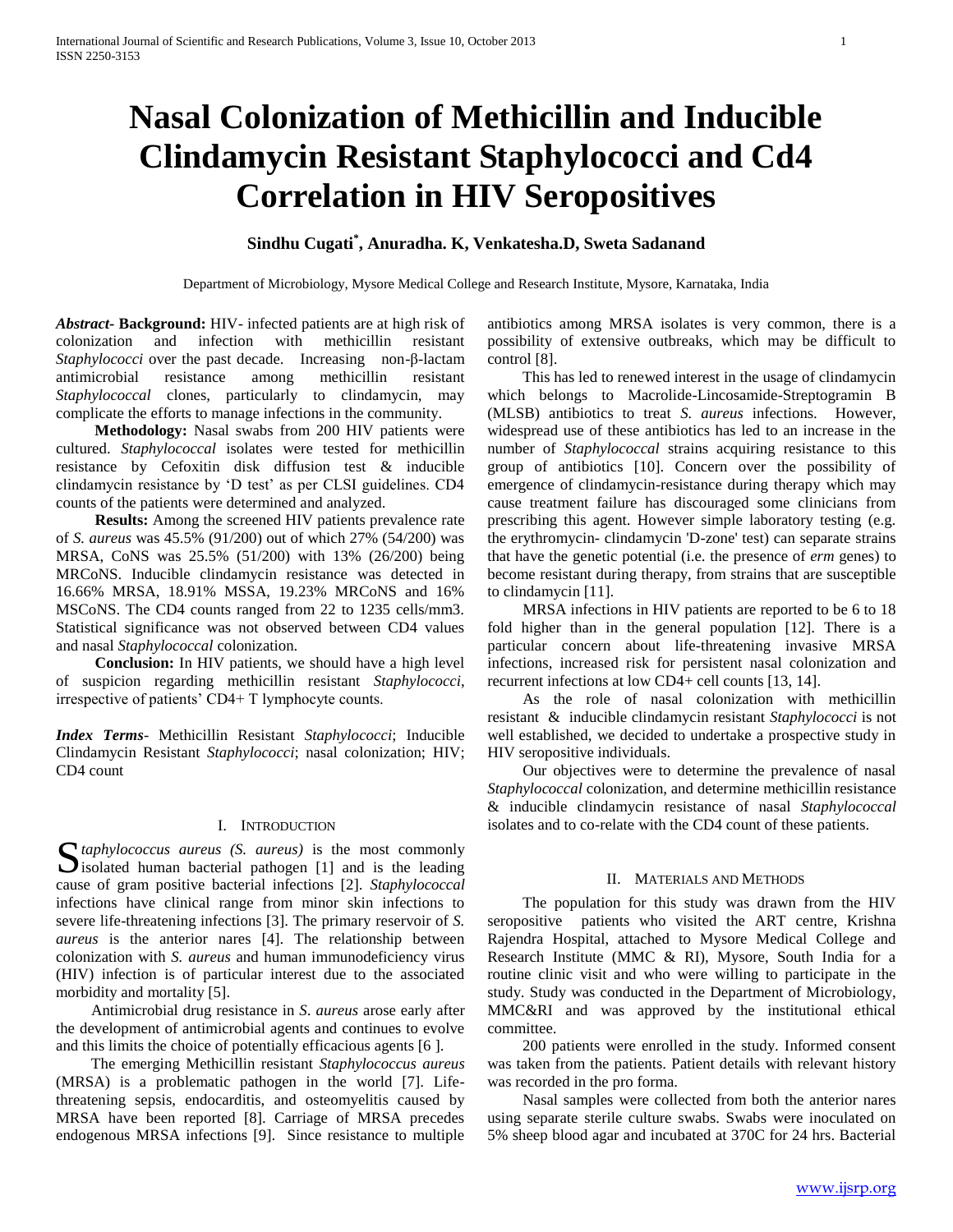growth was identified as *Staphylococci* by standard procedures  $[15]$ .

 Methicillin resistance was detected by Cefoxitin disk diffusion test. A suspension of each isolate was prepared with the turbidity equal to 0.5 McFarland standard and lawn cultured onto Mueller Hinton agar plate. A 30 μg cefoxitin disc was placed and incubated at 37°C for 24 hrs. The zone of inhibition was measured. Results were interpreted according to the criteria of Clinical and Laboratory Standards Institute (CLSI) [16]. The zone of inhibition of *S. aureus* 21 mm and Coagulase negative *Staphylococci* (CoNS)  $\Box$  24 mm were considered as methicillin resistant.

 Inducible clindamycin resistance (ICR) was tested by ' D test' as per C LSI guidelines [16]. Mueller Hinton agar plate was inoculated with 0.5 McFarland standard bacterial suspension. Erythromycin (15μ g) and clindamycin (2μg) discs were placed at a distance of 15 mm (edge to edge). Following overnight incubation at 37°C, ICR was detected by flattening of zone (Dshaped) around clindamycin in the area between the two discs.

 All the *Staphylococcal* isolates were tested for Linezolid  $(30\mu g)$  susceptibility by K irby Bauer disk diffusion method.

 CD4 counts of these patients were determined by flow cytometry (FACS caliber) and analyzed.

### III. STATISTICAL METHODS

 Summary statistics was done by measuring proportions with 95% confidence Interval (CI), mean and Standard Deviation. Inferential statistics was done using chi-square test/fisher exact test for identifying difference in proportions. Odds Ratio with 95% CI is calculated. Independent *t* test is used for identifying difference in means between colonized and noncolonized patients. All the analysis was done by using SPSS version 13.

#### IV. RESULTS

 Two hundred patients were enrolled in the study: median age  $34.19 \pm 9.216$  years (range  $3 - 60$ ). There were 74 males and 126 females.

 *Staphylococci* was isolated from 142 (71% CI 70.9-71.0) patients. MRSA and MRCoNS were detected in 54 (59.34% CI 59.3-59.4) and 26 (50.98% CI 50.9-51.0) patients respectively [Table 1].

 The prevalence rate of *S. aureus* among HIV patients screened was 45.5% (91 out of 200) with 27% (54 out of 200) being MRS A and CoNS 25.5%(51 out

of 200) with 13% (26 out of 200) MRCoNS.

 ICR was detected in 16.66% of MRSA, 18.91% of MSS A, 19.23% of MRCoNS & 16% of MSCoNS isolates [Table 2].

 All the *Staphylococcal* isolates were sensitive to Linezolid. MRSA colonization was found more in patients >45 years of age, MRCoNS in 31-45 years, ICR in <30 years [Table 3].

 The CD4 counts of patients ranged from 22 to 1235 cells/ mm3. The odds ratio for MRSA, MSSA, MRCoNS, MSCoNS, ICR colonization were 0.7, 0.7, 0.4, 0.9, 0.9 respectively when CD4 >200 compared to lower CD4 counts [Table 4]. However

none of these was significant, indicating no role of CD4 count in the colonization of MRSA, MSSA, MRCoNS, MSCoNS and ICR *Staphylococci* in the study sample.

#### V. DISCUSSION

 Nasal colonization with *S. aureus* is a significant risk factor for serious infections [17]. Patients colonized with MRSA when compared with those with MSSA are more prone to subsequent infections [18]. So colonized *S. aureus* elimination may reduce the rate of subsequent invasive infections [17].

 The prevalence of *S. aureus* nasal colonization in HIVinfected patients is between 0% and 17% [4]. The present study prevalence rate is 45.5% which is higher compared to 33.6% & 23% in the previous studies [19, 20]. MRSA colonization was observed to be 27% in our study. Other study reports of colonization are 3%, 10.3%, 8.4% [20, 4, 21]. The reason for the higher colonization rates observed are unclear, but could include factors such as frequent contact with health care settings and frequent exposure to antibiotics, leading to colonization with resistant strains [12].

 In immunocompromised hosts, CoNS have become increasingly recognized as agents of clinically-significant nosocomial blood stream infections [22]. Previous study showed that 58% of bacterial blood stream infections in HIV- infected adults were due to CoNS [23]. In the current study the prevalence rate of CoNS was 25.5% and MRCoNS was 13%. Nasal carriage of MRCoNS is also highly prevalent, but its dynamics has been less investigated [24 ].

 The *Staphylococcal* colonization was not statistically significant in different age groups. MRS A colonization was found to be statistically significant in male and female distribution (p value 0.02).

 In the current study the association between *Staphylococcal*  nasal colonization and CD4 count was evaluated. It was found that there was no statistically significant association between them. This is consistent with a previous study which reported that MRSA colonization was independent of CD4+T lymphocyte counts [21]. However in one study *S. aureus* colonization rate among HIV positive individuals increased as the CD4 count decreased [19]. Mean CD4 count of our study was 408 cells/μL. Previous study showed median CD4 cell count of 252 cells/μL and it was not associated with *S. aureus* colonization [25].

 *Staphylococcal* colonization in patients on highly active antiretroviral therapy (HAART), antibiotics, hospitalization and skin infections was not found to be statistically significant [Table 4]. A previous study also reported that MRSA colonization was independent of antiretroviral treatment status, prior history of MRSA infection and chronic skin conditions. Previous antibiotic use was the only statistically significant risk factor for MRSA carriage [21]. Another study reported that MRSA colonization was associated with lower CD4 cell count, not receiving current or recent antibiotics, history of prior MRS A or MSSA infection [4].

 In the present study MRSA colonization was observed in 62.5% of patients with tuberculosis and 25.52% of patients without tuberculosis and it was found to be statistically significant (p value 0.04).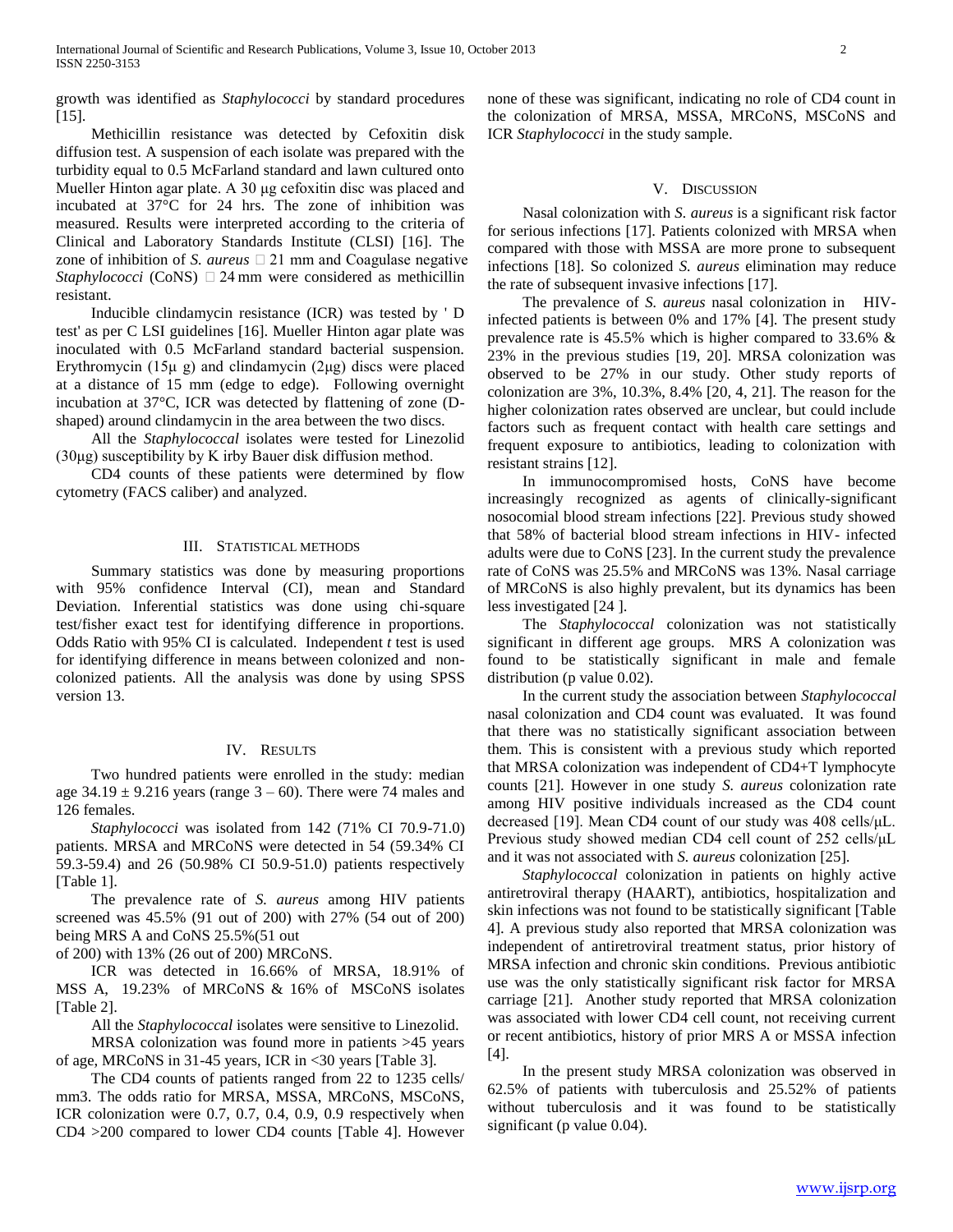Due to the emergence of resistance to antimicrobial agents accurate drug susceptibility data of the microbe is an essential factor in making appropriate therapeutic decisions [26]. Increasing non-β-lactam antimicrobial resistance among MRSA clones, particularly to clindamycin, may complicate efforts to manage infections in the community [1]. Clindamycin can be administered in patients with clindamycin‐susceptible strains if IC R is excluded [17]

 In this study ICR was detected in 16.66% of MRSA, 18.91% of MSSA, 19.23% of MRCoNS & 16% of MSCoNS isolates. Earlier study has reported lower susceptibility of MRSA isolates to commonly used antibiotics such as clindamycin, erythromycin, and ciprofloxacin. 42.9% of all MRSA isolates were resistant to clindamycin [21]. We could not get many ICR studies from nasal colonizers. Previous studies reported 19% incidence of clindamycin resistance in MRSA isolates from other *Staphylococcal* infections in children and young adults with HIV infection [27]. Another study reported 63% resistance in MRSA isolates from skin and soft tissue infections (SSTIs) in men who have sex with men [28]. Given the possible increasing rate of resistance of MRSA isolates, clindamycin should be used with caution if local antibiograms suggest high-grade resistance of MRSA isolates [12]. Compared to these studies our rate of ICR is low, probably because other studies are in isolates from infections.

 Duration of MRSA carriage and risk of invasive infections in the study-group could not be determined as we did not follow up these patients. We could not confirm these strains by genotypic methods. The two important resistance strains we come across during treatment of *Staphylococcal* infection has been detected by simple methods which can be easily adopted by any laboratory as it is not technically demanding. It is economical, with good reproducibility. Detection of these strains in HIV sero-positives will help to take preventive measures to avoid invasive infections in this high risk group.

 In several studies, the elimination of nasal carriage reduced the incidence of *S. aureus* infections [29]. Although optimal regimens for decolonization have not yet been established by clinical trials, most clinicians use topical agents including intranasal topical mupirocin administered b.i.d along with chlorhexidine body wash daily for 5- 7 days [30]. The results of a previous study suggested that a five-day course of mupirocin applied on a monthly basis can suppress *S. aureus* colonization over an extended period of time in high-risk individuals like HIV patients [31]. Although mupirocin resistance is described, the rate of resistance appears low. Other agents for decolonization include a variety of oral antibiotics such as rifampin combined with trimethoprim-sulfamethoxazole, minocycline or doxycycline [30].

#### VI. CONCLUSION

 Universal surveillance regimens are being introduced in hospitals to control MRSA infections. Our findings suggest that targeted monitoring of HIV infected individuals for *Staphylococcal* carriage status of resistant strains may be an important clinical and public health approach. In HIV patients, we should have a high level of suspicion regarding MRSA, irrespective of patients' CD4+T lymphocyte counts. As these patients are ambulatory there may be a risk of transmission of these resistant strains in the community. Future studies are needed to address the role of nasal colonization on subsequent infections and the utility of decolonization in this high risk group.

#### ACKNOWLEDGEMENT

 Our special thanks to Dr Sumanth M.M MD (Community Medicine), DNB (SPM) Assistant Professor, Department of Community Medicine, MMCRI, MYSO RE for his help in the statistical analysis of the study.

#### **REFERENCES**

- [1] Michael Z. David and Robert S. Daum (2010) Community-Associated Methicillin- Resistant Staphylococcus aureus: Epidemiology and C linical Consequences of an Emerging Epidemic. C lin Microbiol Rev : 616– 687.
- [2] Dechen C Tsering, Ranabir Pal and Sumit Kar (2011) Methicillin-Resistant Staphylococcus Aureus: Prevalence and Current Susceptibility Pattern in Sikkim. J Glob Infect Dis 3 : 9–13.
- [3] Ashish Pathak, Yogyata Marothi, Rama V Iyer, Binita S ingh, Megha S harma, Bo Eriksson, Ragini Macaden, Cecilia Stålsby Lundborg (2010) Nasal Carriage and Antimicrobial S usceptibility of Staphylococcus aureus in healthy preschool children in Ujjain, India. BMC Pediatrics 10:100
- [4] Mary Jo Cenizal, Robert D. Hardy, Marc Anderson, BS, Kathy Katz, BS, and Daniel J. Skiest (2008) Prevalence of and Risk Factors for Methicillin-Resistant Staphylococcus aureus (MRSA) Nasal Colonization in HIV-Infected Ambulatory Patients. J Acquir Immune Defic Synd 48: 567–571
- [5] Chacko J, Kuruvila M, Bhat GK (2009) Factors affecting the nasal carriage of methicillin resistant Staphylococcus aureus in human immunodeficiency virus- infected patients. Ind Jour of Med Microbiol 27:146 -148
- [6] Peter Collignon, Graeme R. N immo, Thomas Gottlieb, Iain B. Gosbell. Staphylococcus aureus Bacteremia, Australia. EID ISSN : 1080- 6059
- [7] Akyala Ishaku, Tsaku Mary S unday and Sunil P Rao (2012) Isolation of methicillin resistant Staphylococcus aureus (MRS A) from AIDS patients attending Dr Dalhatu Araf Specialist Hospital, Lafia and Federal Medical Centre, Keffi, Nasarawa State. International Jour of Microbiol and Immunol Research 1: 001-005 10
- [8] Vidya Pai, Venkatakrishna I Rao, S unil P Rao (2010) P revalence and Antimicrobial Susceptibility Pattern of Methicillin- resistant Staphylococcus Aureus [MRS A] Isolates at a Tertiary Care Hospital in Mangalore, South India. J Lab Physicians 2 : 82–84
- [9] Nancy Crum-C ianflone, Jhamillia Weekes and Mary Bavaro (2009) Recurrent Community-Associated Methicillin- Resistant Staphylococcus aureus Infections among HIV-Infected Persons: Incidence and Risk Factors. AI DS PATIENT CARE and STDs 23: 7
- [10] Kavitha Prabhu, S unil Rao, Venkatakrishna Rao (2011) Inducible clindamycin resistance in Staphylococcus aureus isolated from clinical samples. J Lab Physicians 3: 25-7
- [11] Madhumati Kamat, MA Vagarali, SG Karadesai (2012) Inducible clindamycin resistance in Staphylococci: Should clinicians and microbiologists be concerned? J Sci Soc 39:7-9
- [12] Alicia I Hidron, Russell Kempker, Abeer Moanna, David Rimland (2010) Methicillin- resistant Staphylococcus aureus in HIV- infected patients. Infec and Drug Resist 3 : 73–86
- [13] Matthew D. Burkey, Lucy E. Wilson, Richard D. Moore, Gregory M. Lucas, John Francis and Kelly A. Gebo. (2008) The incidence of and risk factors for MRS A bacteremia in an HIV- infected cohort in the HAART era. HIV Med 9 : 858–862
- [14] F. P. N. Mollema, J. A. Severin, J. L. Nouwen, A. Ott, H. A Verbrugh and M. C. Vos (2010) Successful Treatment for Carriage of Methicillin-